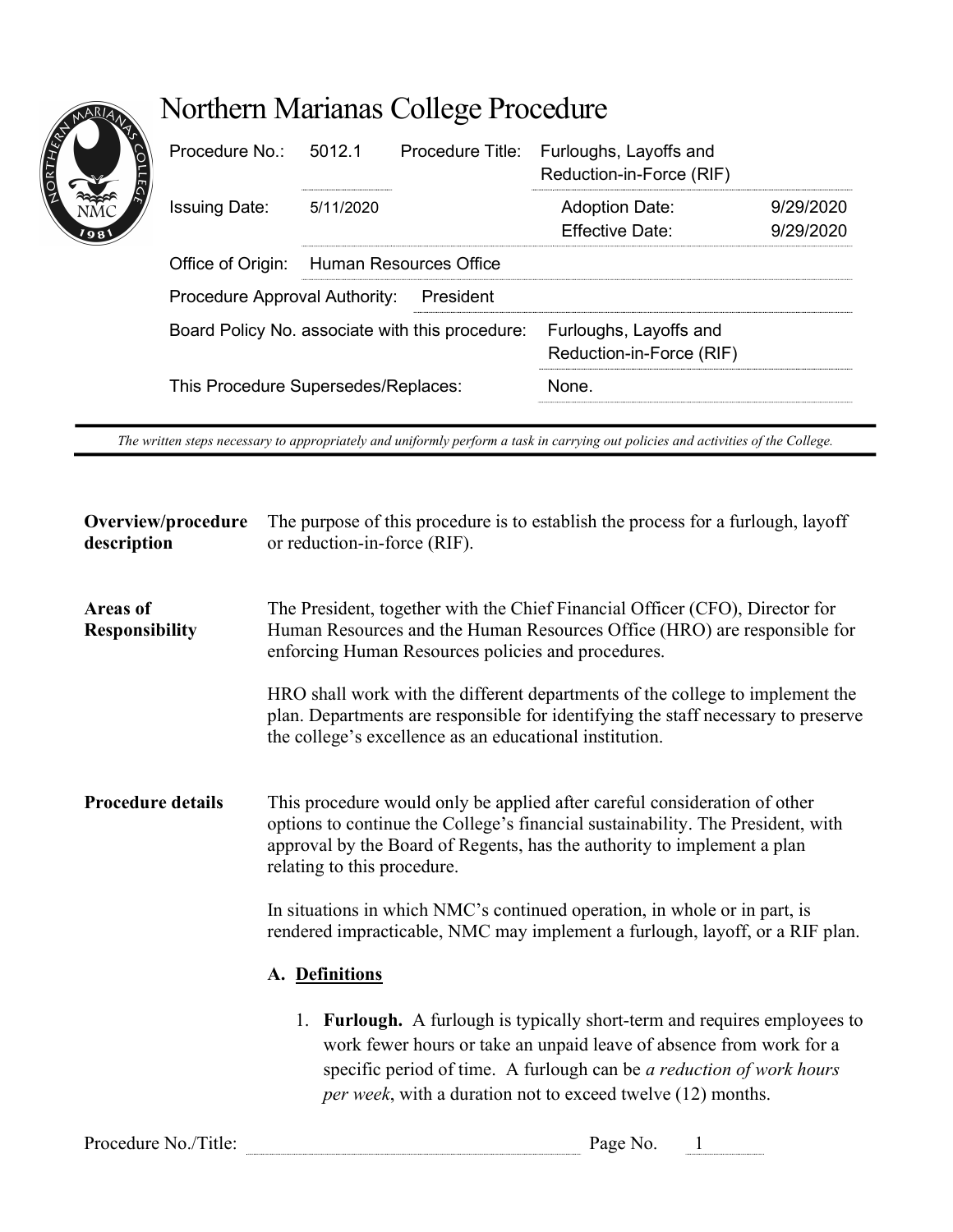- (a) A furlough is not a layoff or a reduction-in-force action. However, if there is no intent to continue funding a position, the furlough may be changed to a layoff or a permanent separation of employment through reduction-in-force (RIF).
- (b) When an employee is on furlough status, they may seek outside employment (see HR Procedure 5000.3 on Outside Employment) during a furlough.
- (c) Employees on furlough status may not use accrued paid leave while on furlough status.
- 2. Layoff. A layoff is a temporary suspension of work without pay for a set period of time. A layoff can be for a duration period of between 30 days up to a total not to exceed twelve (12) months. However, if there is no intent to continue funding a position, the layoff may be changed to a permanent separation of employment through reduction-in-force (RIF).
- 3. Reduction-in-Force (RIF). A reduction-in-force is a permanent separation of employment when a position is eliminated without intent to replace it.

#### B. Notice of Furlough, Layoff or Reduction-in-Force (RIF) Plan

When it becomes evident that a furlough, layoff, or RIF plan must be implemented, the President shall provide the Board of Regents advance notice of intent to implement action as may be practicable under circumstances.

The President shall then institute administrative procedures to assure that all legitimate possibilities for reassignment have been explored and that a furlough, layoff or a RIF is the only remaining alternative.

Employees subject to a furlough, layoff or RIF will be given such advance notice of the action as may be practicable under circumstances.

#### C. Non-Discriminatory Statement

There will be no discrimination on the basis of race, sex, color, religion, creed, national origin or ancestry, age, marital status, sexual orientation, gender identity, gender expression, disability, veteran status, and height or weight, nor will individual salaries or eligibility for retirement be criteria for determining who will be affected.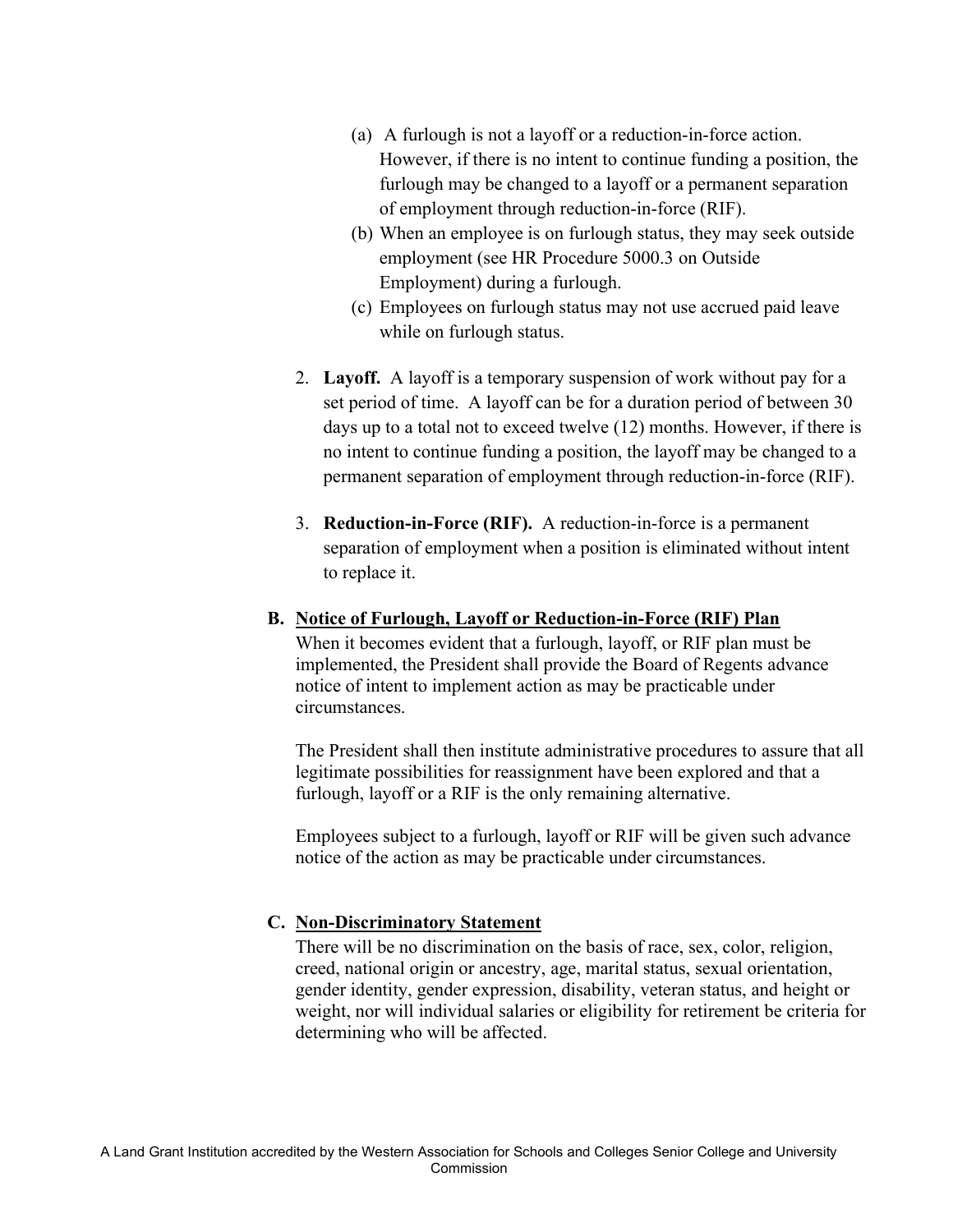# D. Furloughs

- i. Before a furlough is implemented, an analysis to ensure its cost effectiveness will be conducted.
- ii. NMC may adopt a furlough plan which will set forth the number of furlough days and the period of time within which it will be sufficient.
- iii. NMC may extend, modify, or cancel a furlough plan in accordance with this procedure.
- iv. Furlough days may be scheduled in a way that allows the department or unit to continue to provide a basic level of service.
- v. Furlough days must be taken on days that an employee is normally scheduled to work.

#### 1. Employee Benefits During a Furlough Period

If financially feasible, NMC may decide to continue paying the College's share of the employee benefits. It would be at the College's discretion to discontinue coverage of benefits, if impracticable.

- a. All employee benefits granted during the furlough period may continue for no more than 12 months. If an employee is unable to pay their share, immediate notice must be provided to HRO so that the benefit is terminated.
- b. Medical insurance NMC may continue to pay its portion of the insurance. The employee is responsible for paying for their full premium of coverage while on furlough.
- c. Dental insurance NMC does not pay for dental coverage. The employee is responsible for paying for their full premium of coverage while on furlough.
- d. Employees may continue to accrue annual and sick leave during a furlough, but no FMLA credit. The accrual of annual and sick leave may be adjusted based on the total number of hours actually worked.
- e. Annual leave will not be paid out while on furlough status.
- f. Holiday pay may continue if there is a holiday during the furlough work schedule.
- g. All miscellaneous authorized payroll deductions will not continue during a furlough period. It shall be the employee's responsibility to make arrangements to adjust their deductions while on furlough status.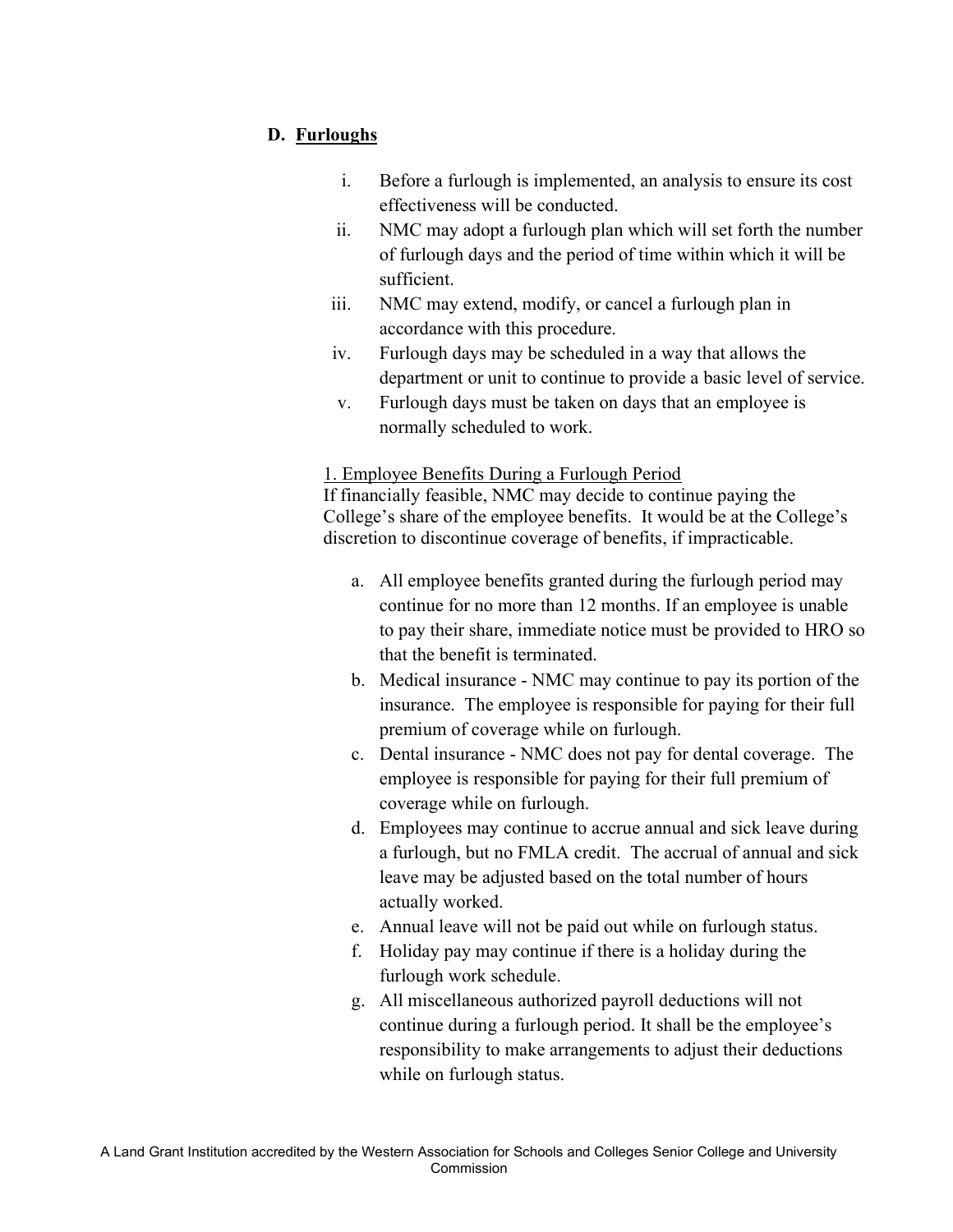h. An employee's continuous service credit, review date and employment status will not be affected by furlough.

### E. Layoffs

After an assessment plan is completed for a furlough to take place, and it is determined that a furlough would not be a feasible option for a position, a layoff may be considered. A layoff will have a duration not to exceed twelve (12) months.

A layoff typically happens when there are adverse economic conditions, budget constraints, not enough work for an employee, a redundancy of job duties, or due to the discontinuance, reduction, or modification of a College department or program.

- i. Before a layoff is implemented, an analysis to ensure its cost effectiveness will be conducted.
- ii. NMC may adopt a layoff plan which will set forth the number of layoff days and the period of time which it will be sufficient.
- iii. NMC may extend, modify, or cancel a layoff plan in accordance with this procedure.

Employees subject to a layoff will be given such advance notice of the action as may be practicable under circumstances.

NMC will not pay any employment benefits if an employee is laid off.

## F. Recall

The President may recall employees who were given furlough or layoff notices to return to work. The notices to employees will be sent by mail or electronic mail (e-mail) to the current address HRO has on file. This notice should indicate the date the employee is expected to return to work.

1. Status Upon Return

The employee that is recalled will return back to the position or a similar classification and salary that they previously held prior to the furlough.

2. Response to Recall

If a furloughed or laid off employee is recalled and refuses to return to work, or does not respond to the recall notice within five (5) work days, the notice of recall will be retracted, and the employment will be considered a separation. A notice of separation will be issued to the employee with an effective date the employee was given a notice of recall.